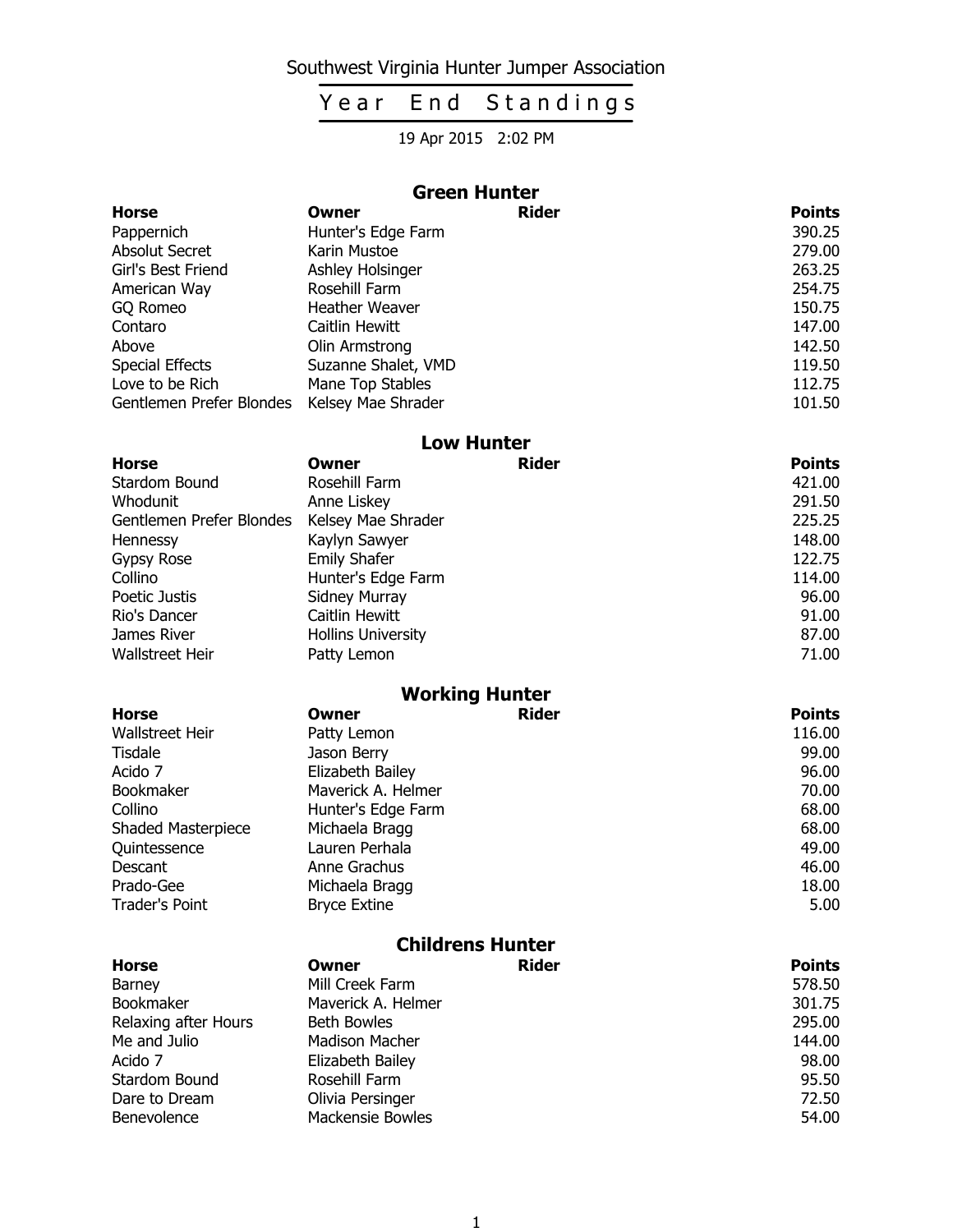Childrens Hunter continued...

| American Way               | Rosehill Farm                   |              | 48.00         |
|----------------------------|---------------------------------|--------------|---------------|
| Unstoppable                | <b>Mackenzie Parks</b>          |              | 39.00         |
|                            |                                 |              |               |
|                            | <b>Adult Amateur Hunter</b>     |              |               |
| <b>Horse</b>               | Owner                           | <b>Rider</b> | <b>Points</b> |
| Have a Heart               | Luanne Leonard                  |              | 332.00        |
| Poetic Justis              | <b>Sidney Murray</b>            |              | 298.00        |
| Mydis                      | Nancy Peterson                  |              | 283.50        |
| Freedom's Thunder          | Suzanne Shalet, VMD             |              | 178.00        |
| <b>Glamour Girl</b>        | Lindsay Ferguson                |              | 169.00        |
| Prado-Gee                  | Michaela Bragg                  |              | 161.00        |
| Paddington                 | Parker Pearson                  |              | 157.50        |
| <b>Special Effects</b>     | Suzanne Shalet, VMD             |              | 123.00        |
| Alibi                      | Britni Cash                     |              | 97.00         |
| Quintessence               | Lauren Perhala                  |              | 96.00         |
|                            | <b>Small/Medium Pony Hunter</b> |              |               |
| <b>Horse</b>               | Owner                           | <b>Rider</b> | <b>Points</b> |
| <b>Remington Steele</b>    | Reilly Krason                   |              | 552.00        |
| Dixie Charm                | Mane Top Stables                |              | 359.00        |
| In the Scheme of Things    | Joan Cozart                     |              | 164.00        |
| Marvelous Marvin           | Carly Williams                  |              | 159.00        |
| Spanky                     | Mill Creek Farm                 |              | 53.00         |
| Imagine This               | Joan Cozart                     |              | 52.00         |
| Putting on the Fritz       | Joan Cozart                     |              | 50.00         |
| Napoleon                   | <b>Austin Skeens</b>            |              | 18.00         |
| Skylar's Surprise          | Ella Godshall                   |              | 14.00         |
| Ellie Bell                 | <b>Mackensie Bowles</b>         |              | 12.00         |
|                            | <b>Large Pony Hunter</b>        |              |               |
| <b>Horse</b>               | <b>Owner</b>                    | <b>Rider</b> | <b>Points</b> |
| Chutes 'n Ladders          | Elizabeth Bailey                |              | 499.75        |
| Fairfield's Bilbo Baggins  | Lauren Secrist                  |              | 444.50        |
| Scout's Honor              | Kelsey Mae Shrader              |              | 391.00        |
| Farnley Scout About        | Ann Ashley Daniel               |              | 373.00        |
| Spring Fling               | Ellie Long                      |              | 268.50        |
| Dun Paintin'               | <b>Brianne Lefanowicz</b>       |              | 250.50        |
| <b>Silver Slippers</b>     | Mane Top Stables                |              | 71.00         |
| <b>Piccadilly Blues</b>    | Britni Cash                     |              | 63.25         |
| Golden Tuxedo              | Darlene Kemper                  |              | 58.00         |
| Nemo                       | Lauren Daniel                   |              | 50.50         |
| <b>Intermediate Hunter</b> |                                 |              |               |
| <b>Horse</b>               | Owner                           | <b>Rider</b> | <b>Points</b> |
| Harvest Moon March         | Britni Cash                     |              | 623.25        |
| Diamond Jubilee            | Britni Cash                     |              | 597.25        |
| Taste the Rainbow          | Grace Blum                      |              | 306.50        |
| Rawley                     | Mill Creek Farm                 |              | 151.50        |
| Nemo                       | Lauren Daniel                   |              | 143.00        |
| <b>Silver Slippers</b>     | Mane Top Stables                |              | 113.00        |
| Mr. Brightside             | Lydia Hough                     |              | 101.50        |
| Farnley Scout About        | Ann Ashley Daniel               |              | 94.00         |
| Cowboy Cassanova           | Mackenzie Parks                 |              | 89.75         |
| <b>Emerald City</b>        | Ashley Holsinger                |              | 81.00         |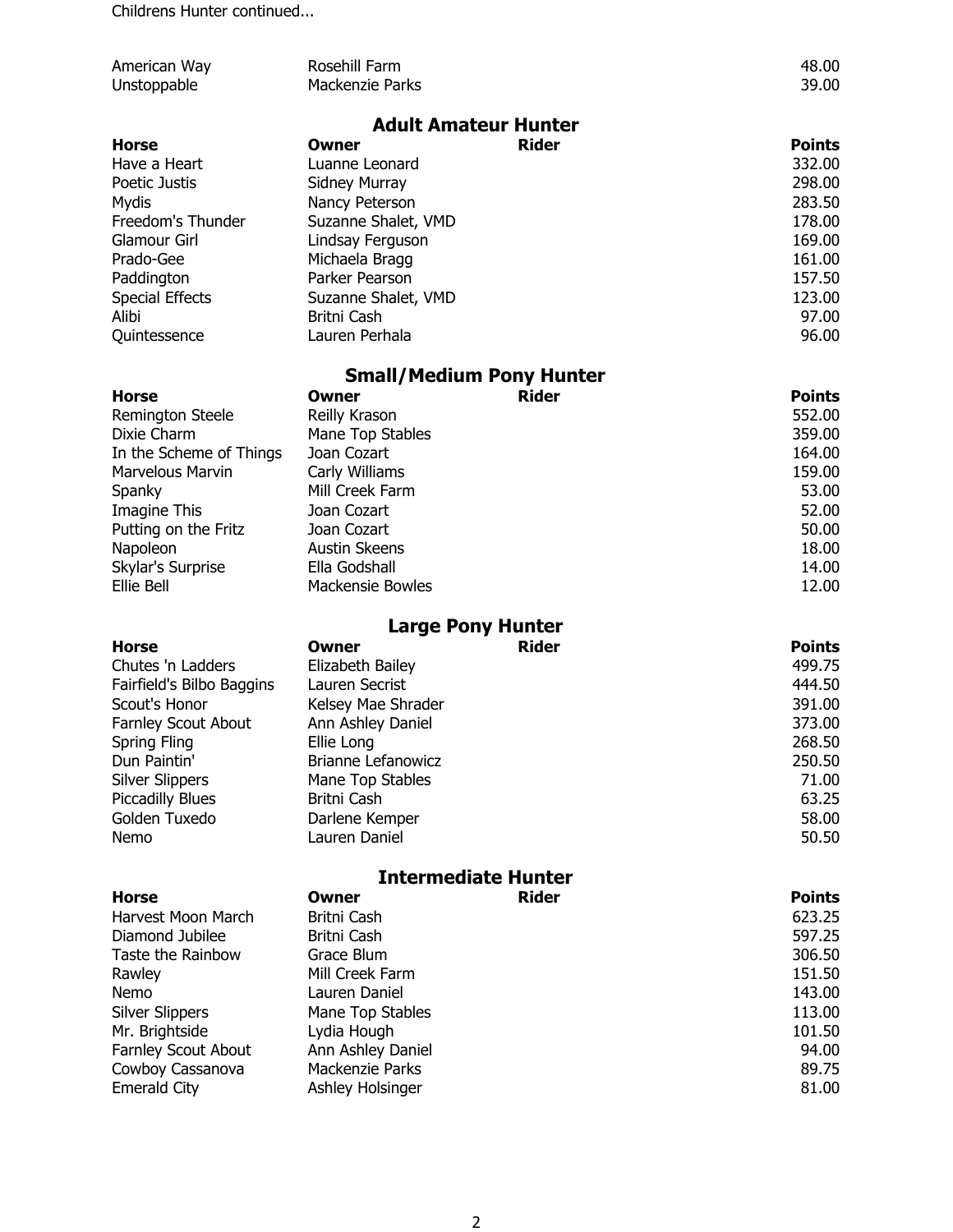|                            |                              | <b>Special Children's Hunter</b> |                   |
|----------------------------|------------------------------|----------------------------------|-------------------|
| <b>Horse</b>               | Owner                        | <b>Rider</b>                     | <b>Points</b>     |
| Moonshine                  | <b>Emily Guyer</b>           |                                  | 627.50            |
| Sharp Dressed Man          | <b>Mackensie Bowles</b>      |                                  | 511.75            |
| First Flight               | Courtney Wilson              |                                  | 411.25            |
| Wiley                      | Sarah Irvine                 |                                  | 245.50            |
| Cowboy Cassanova           | <b>Mackenzie Parks</b>       |                                  | 188.50            |
| Fifth Avenue               | Allison Burton               |                                  | 186.75            |
| Sargent Pepper             | Kathryn Hart                 |                                  | 118.75            |
| Jimi Hendrix               | Darlene Kemper               |                                  | 116.50            |
| Talisman                   | Emily Callahan               |                                  | 108.25            |
| Goodnight Kiss             | Katherine Harrison           |                                  | 92.75             |
|                            |                              | <b>Special Adult Hunter</b>      |                   |
| <b>Horse</b>               | Owner                        | <b>Rider</b>                     | <b>Points</b>     |
| <b>Emerald City</b>        | Ashley Holsinger             |                                  | 493.00            |
| Windsors Jalapeno          | <b>Ella Eavers</b>           |                                  | 425.25            |
| Time to Shine              | Meg Massey Jones             |                                  | 376.50            |
| <b>Three Socks</b>         | Maggie Kelleher              |                                  | 337.75            |
| <b>Limited Square</b>      | Kelli Park                   |                                  | 265.50            |
| Hennessy                   | Kaylyn Sawyer                |                                  | 189.00            |
| All Things Considered      | Kara Berglund                |                                  | 174.25            |
| Sam I Am                   | Pamela Haskins               |                                  | 162.75            |
| <b>Best Effort</b>         | Pamela Haskins               |                                  | 88.75             |
| Turnkey                    | Amy Cristallo                |                                  | 64.50             |
|                            |                              | <b>Level 2</b>                   |                   |
| <b>Horse</b>               | Owner                        | <b>Rider</b>                     | <b>Points</b>     |
| Little Ricky               | <b>Laurel Gates</b>          |                                  | 47                |
| Benevolence                | <b>Mackensie Bowles</b>      |                                  | 38                |
| Virginia's Legacy          | Meagan Lanham                |                                  | 34                |
| Luna Eclipse               | Adrianne L. Fazio            |                                  | 14                |
| Fabio                      | Liz Valvano                  |                                  | 10                |
| <b>High Hopes</b>          | Carly Williams               |                                  | 8                 |
| Mr. Big Man                | Elizabeth B. Stutts          |                                  | 8                 |
| Shaded Masterpiece         | Michaela Bragg               |                                  | 6                 |
| Raimond                    | Jerre Frankhouser            |                                  | 6                 |
| Omaha                      | Gordon Reistrup              |                                  | $\overline{4}$    |
|                            |                              | <b>Level 3</b>                   |                   |
| <b>Horse</b>               | <b>Owner</b>                 | <b>Rider</b>                     | <b>Points</b>     |
| Omaha                      |                              |                                  |                   |
|                            | Gordon Reistrup              |                                  | 22<br>12          |
| Virginia's Legacy<br>Fabio | Meagan Lanham<br>Liz Valvano |                                  |                   |
| Cavanta                    |                              |                                  | 3<br>$\mathbf{1}$ |
|                            | Gabrielle Hensley            |                                  |                   |
| Level 4/5                  |                              |                                  |                   |
| <b>Horse</b>               | Owner                        | <b>Rider</b>                     | <b>Points</b>     |
| Classified                 | <b>Brooke Kemper</b>         |                                  | 54                |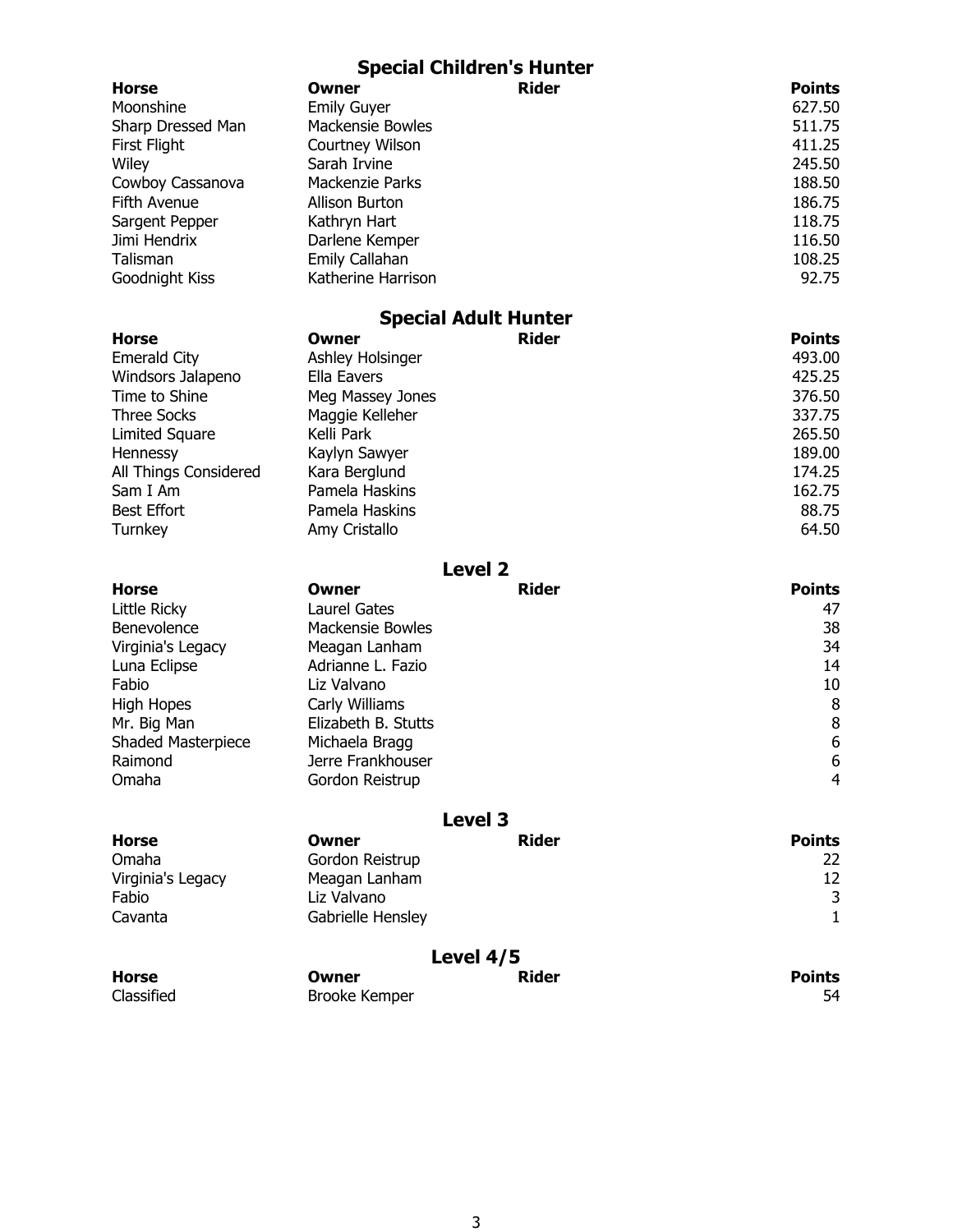#### Children's / Adult Jumper

| <b>Horse</b>      | Owner               | <b>Rider</b> | <b>Points</b> |
|-------------------|---------------------|--------------|---------------|
| <b>High Hopes</b> | Carly Williams      |              | 84            |
| Kick the Clouds   | Rebecca F. Smith    |              | 54            |
| Raimond           | Jerre Frankhouser   |              | 50            |
| Cold Cat          | Rebecca F. Smith    |              | 46            |
| Cavanta           | Gabrielle Hensley   |              | 42            |
| Little Ricky      | Laurel Gates        |              | 36            |
| Mr. Big Man       | Elizabeth B. Stutts |              | 25            |
| Benevolence       | Mackensie Bowles    |              | 14            |
| Luna Eclipse      | Adrianne L. Fazio   |              | 12            |
| Quintessential    | Shannon Bower       |              | 8             |

### Junior Equitation on the Flat 14 & under

| <b>Rider</b>       | <b>Points</b> |
|--------------------|---------------|
| Mackensie Bowles   | 218.50        |
| Ann Ashley Daniel  | 45.50         |
| Maverick A. Helmer | 43.75         |
| Lauren Secrist     | 41.00         |
| Noel Meadows       | 34.50         |
| Elizabeth Bailey   | 34.00         |
| Sadie Q. Stott     | 31.00         |
| Catie Williams     | 30.00         |
| Jordyn Wright      | 30.00         |
| Josie Elliott      | 24.00         |
| Lauren Daniel      | 22.00         |
|                    |               |

| Junior Equitation on the Flat 15-17 |               |  |
|-------------------------------------|---------------|--|
| Rider                               | <b>Points</b> |  |
| Zachary Hinch                       | 170.00        |  |
| <b>Emily Shafer</b>                 | 66.50         |  |
| Crystal Carter                      | 57.00         |  |
| <b>Madison Macher</b>               | 50.00         |  |
| Sarah McCurdy                       | 32.00         |  |
| Margo Lee                           | 28.00         |  |
| Olivia Persinger                    | 10.50         |  |
| <b>Willow Goode</b>                 | 8.00          |  |
| <b>Emily Rock</b>                   | 6.00          |  |
| Sarah I. Vagnoni                    | 4.00          |  |

### Adult Equitation on the Flat

| <b>Rider</b>            | <b>Points</b> |
|-------------------------|---------------|
| <b>Emily Manos</b>      | 107.00        |
| Nicole Lenderking       | 61.50         |
| Amy Cristallo           | 54.75         |
| Alicia Salo             | 33.00         |
| Ann Shawver             | 29.75         |
| <b>Emily Armentrout</b> | 28.00         |
| Kelli Park              | 24.00         |
| Dana E. Paulding        | 19.00         |
| Amelia Johnston         | 17.00         |
| Michaela Bragg          | 16.00         |
|                         |               |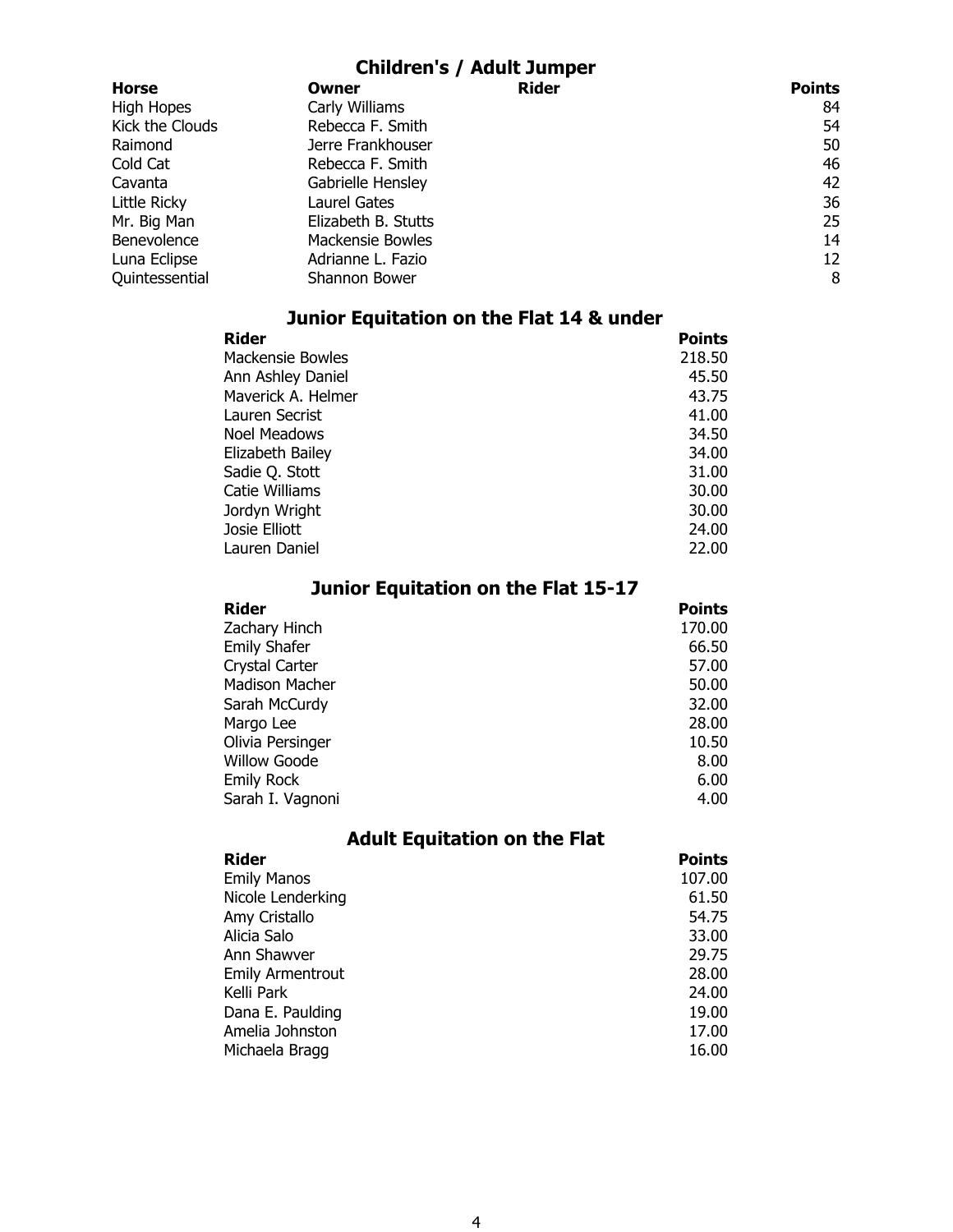## Beginner Equitation

| Rider               | <b>Points</b> |
|---------------------|---------------|
| Julia Varner        | 649.00        |
| Lilly MacCallum     | 559.25        |
| Caroline Blum       | 258.25        |
| Jamie LaPrade       | 135.00        |
| Rachel Hall         | 105.50        |
| <b>Emery Graham</b> | 88.00         |
| Shannon Jenkins     | 85.00         |
| Mary Kate Graeff    | 81.00         |
| Olivia Thompson     | 73.00         |
| Anna Leigh Betz     | 34.00         |
|                     |               |

### Pony Medal

| Rider                     | <b>Points</b> | Qualified |
|---------------------------|---------------|-----------|
| Kaylyn Beach              | 10.00         | Yes       |
| Grace Blum                | 23.00         | Yes       |
| Lily Caricofe             | 10.00         | Yes       |
| Madi Cozart               | 13.50         | Yes       |
| Ann Ashley Daniel         | 35.50         | Yes       |
| Lauren Daniel             | 11.50         | Yes       |
| Josie Elliott             | 18.00         | Yes       |
| <b>Grace Hewitt</b>       | 56.50         | Yes       |
| Reilly Krason             | 35.00         | Yes       |
| Mackenzie Krason          | 26.00         | Yes       |
| <b>Brianne Lefanowicz</b> | 34.00         | Yes       |
| Ellie Long                | 47.00         | Yes       |
| Quinlan Moseley           | 34.00         | Yes       |
| Alexia Paxton             | 22.50         | Yes       |
| Rebecca Reeves            | 34.00         | Yes       |
| <b>Cate Secrist</b>       | 68.50         | Yes       |
| Savannah Turner           | 10.00         | Yes       |
| <b>Courtney Wilson</b>    | 50.00         | Yes       |
| Jordyn Wright             | 34.50         | Yes       |
| Corie Cozart              | 6.00          | No        |
| <b>Isabelle Davis</b>     | 3.00          | No        |
| Victoria Dell             | 6.00          | No        |
| <b>Willow Goode</b>       | 6.00          | No        |
| Morgan Kanney             | 2.00          | No        |
| Rachel Paxton             | 0.50          | No        |
| Rachael Sampson           | 1.00          | No        |
| <b>Austin Skeens</b>      | 6.00          | No        |

#### Hunter Seat Medal

| <b>Rider</b>            | <b>Points</b> | <b>Qualified</b> |
|-------------------------|---------------|------------------|
| Elizabeth Bailey        | 10.00         | Yes              |
| <b>Mackensie Bowles</b> | 49.00         | Yes              |
| Guenevere Geiersbach    | 10.00         | Yes              |
| Meghann Harmon          | 16.00         | Yes              |
| Maverick A. Helmer      | 46.00         | Yes              |
| Zachary Hinch           | 22.00         | Yes              |
| Caroline Huckaby        | 10.00         | Yes              |
| Margo Lee               | 15.00         | Yes              |
| <b>Noel Meadows</b>     | 10.00         | Yes              |
| Rachel Paxton           | 12.00         | Yes              |